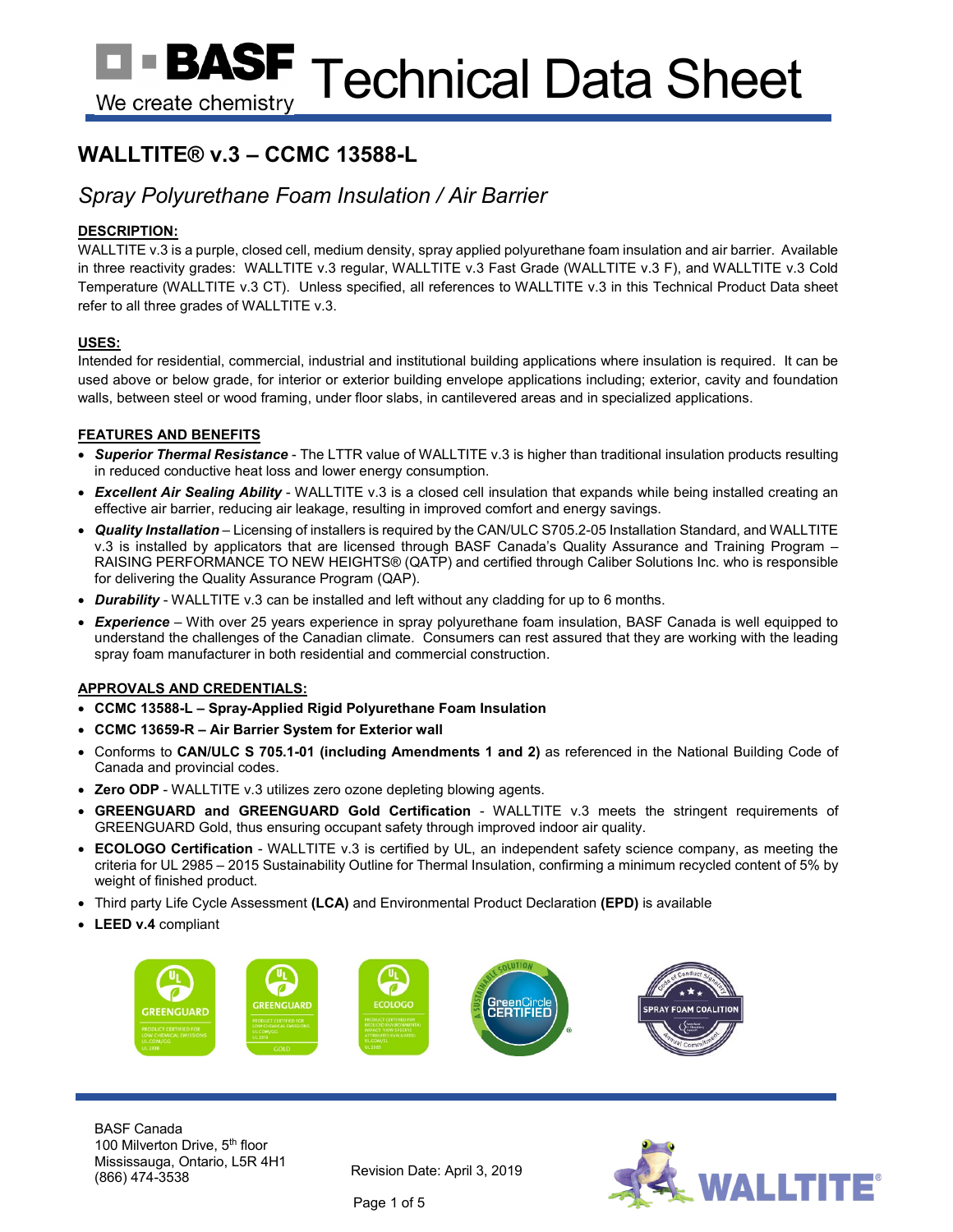#### **TYPICAL PHYSICAL PROPERTIES\***

The following test data is from an independent laboratory and is in compliance with the product standard.

| <b>Property</b>                                             | <b>Value Metric (Imperial)</b>                                                                                                                                 | <b>Test Method</b>                               |
|-------------------------------------------------------------|----------------------------------------------------------------------------------------------------------------------------------------------------------------|--------------------------------------------------|
| <b>Density (Core)</b>                                       | 28.9 kg/m <sup>3</sup> $(1.80 \text{ lb/ft}^3)$                                                                                                                | <b>ASTM D1622</b>                                |
| <b>Compressive Strength</b>                                 | 201 kPa (29.2 psi)                                                                                                                                             | <b>ASTM D1621</b>                                |
| <b>Tensile Strength</b>                                     | 325 kPa (47.1 psi)                                                                                                                                             | ASTM D1623                                       |
| <b>Open Cell Content</b>                                    | 6.0%                                                                                                                                                           | ASTM D2856                                       |
| <b>Water Absorption</b>                                     | 0.6 % by volume                                                                                                                                                | ASTM D2842                                       |
| <b>Water Vapour Permeance</b><br>25mm sample<br>50mm sample | 51 ng/Pa $\cdot$ s $\cdot$ m <sup>2</sup> (0.85 Perms)<br>41 ng/Pa $\cdot$ s $\cdot$ m <sup>2</sup> (0.68 Perms)                                               | ASTM E96                                         |
| <b>Dimensional Stability</b>                                | Volume Change (%) after 28 days<br>$0.2 \text{ (a)} - 20^{\circ} \text{C}$ (-4°F)<br>8.9 @ 70°C (158°F) @ 97± 3% RH<br>1.7 @ $80^{\circ}$ C (176 $^{\circ}$ F) | ASTM D2126                                       |
| <b>Flame Spread Classification**</b>                        | Flame Spread <500                                                                                                                                              | CAN/ULC-S102 Including -S127                     |
| Time to Occupancy***                                        | 24 Hours                                                                                                                                                       | CAN/ULC-S774                                     |
| <b>Hot Surface Performance</b>                              | Passed when exposed to 93°C for 96 hours                                                                                                                       | ASTM C411                                        |
| <b>Fungi Resistance</b>                                     | After 28 day incubation - no fungal growth<br>exhibited                                                                                                        | <b>ASTM C1338</b>                                |
| <b>Air Barrier Material</b><br>Material $@$ 25.4 mm         | ≤ 0.02 L/s.m <sup>2</sup> @ 75Pa $\Delta$ P                                                                                                                    | NRC/IRC/CCMC MasterFormat<br>Section 07 27 09.02 |

## **LONG-TERM THERMAL RESISTANCE\*\*\*\***

*Test Method: CAN/ULC-S770-03*

| <b>Thickness</b> | <b>R</b> Value                            | <b>RSI</b> |
|------------------|-------------------------------------------|------------|
| mm (inches)      | ft <sup>2</sup> ·hr· <sup>°</sup> F / BTU | $m^2$ ·K/W |
| 50.0 (1.97)      | 12.2                                      | 2.14       |
| 50.8 (2.00)      | 12.4                                      | 2.17       |
| 63.5(2.50)       | 15.8                                      | 2.78       |
| 75.0 (2.95)      | 18.9                                      | 3.33       |
| 76.2 (3.00)      | 19.2                                      | 3.38       |
| 88.9 (3.50)      | 22.7                                      | 4.00       |
| 100.0 (3.94)     | 25.8                                      | 4.55       |
| 102.0 (4.00)     | 26.2                                      | 4.62       |
| 127.0 (5.00)     | 33.0                                      | 5.82       |
| 152.4 (6.00)     | 40.3                                      | 7.11       |
| 177.8 (7.00)     | 47.7                                      | 8.42       |
| 203.2 (8.00)     | 55.0                                      | 9.69       |

**\*These physical property values are typical for this material as applied at our development facility under controlled conditions. WALLTITE v.3 performance and actual physical properties will vary with differences in application (i.e. ambient conditions, process equipment and settings, material throughput, etc.). As a result, these published properties should be used as guidelines solely for the purpose of evaluation. Physical property specifications should be determined from actual production material.** 

**\*\*Numerical flame spread ratings are not intended to reflect hazards presented by this or any products made from this material under actual fire conditions. WALLTITE v.3 should not be left exposed and must be protected by a thermal barrier.** 

**\*\*\*The volatile organic compound (VOC) emissions under consideration were measured with an assumed room ventilation rate of 0.3 air changes per hour as per the NBC requirements for new construction.**

**\*\*\*\*The Long-Term Thermal Resistance values are the design value used for WALLTITE v.3 as per CAN/ULC-S705.1, paragraph 5.5.8.2.** 

Important! The information, data and products presented herein are based upon information reasonably available to BASF Canada at the time of publication, and are presented in good faith, but are not to be construed as guarantees or warranties, express or implied, regarding performance, results to be obtained from use, comprehensiveness, merchantability, or that said information, data or products can be used without infringing patents of third parties. You should thoroughly test any application and independently determine satisfactory performance before commercialization.

Revision Date: April 3, 2019

Warning! These products can be used to prepare a variety of polyurethane products. Polyurethanes are organic materials and must be considered combustible.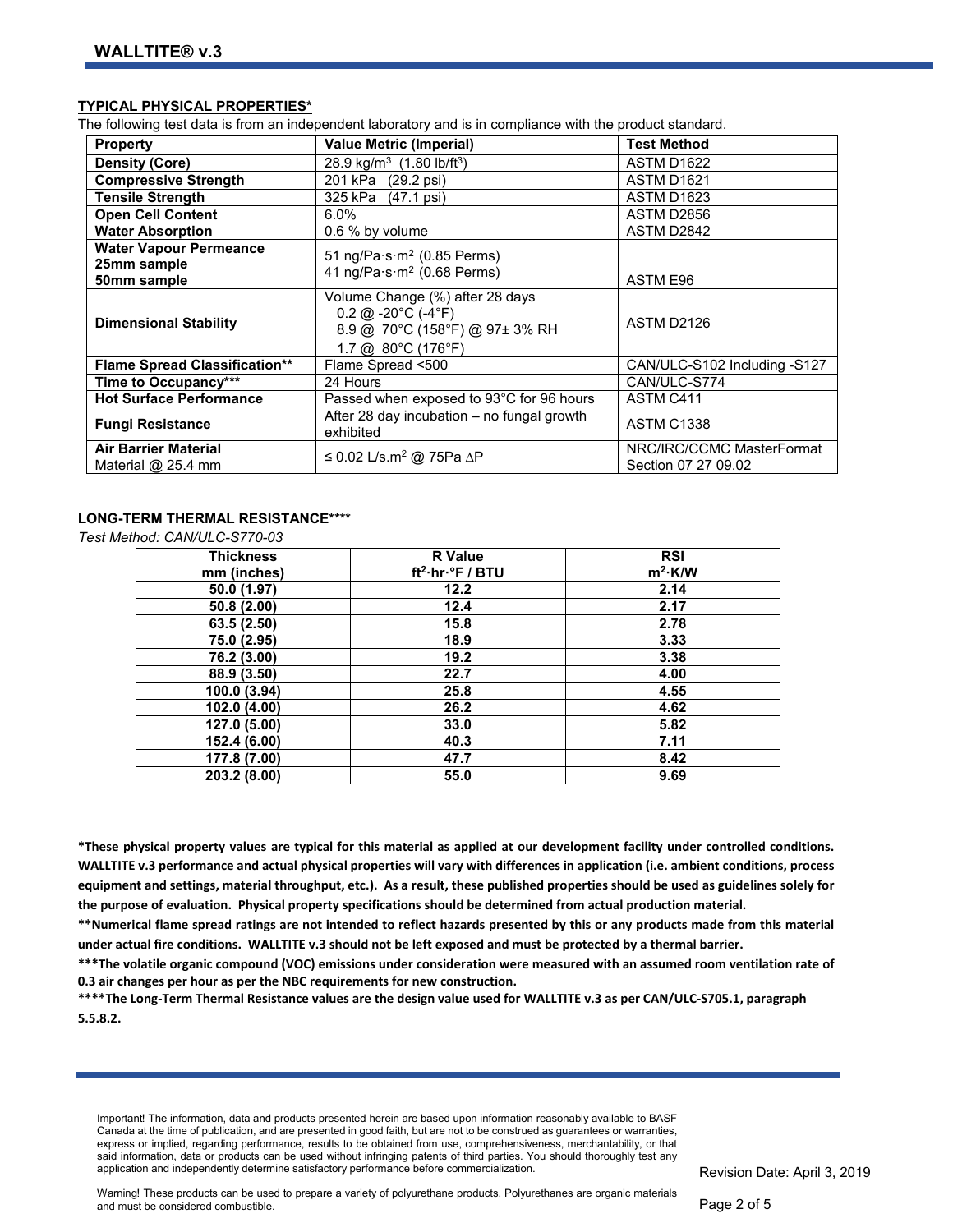#### **ADHESION TESTS**

An independent laboratory certified by the Standards Council of Canada (SCC) verified WALLTITE v.3 over different substrates. For more information, please refer to our technical binder or call a BASF representative.

#### **AIR BARRIER SYSTEM TESTING RESULTS**

As per the Technical Guide for Air Barrier Systems for Exterior Walls of Low-Rise Buildings, Masterformat 07 27 09.01 prepared by CCMC, NRC

| <b>Type of Wall Tested</b>                                                        | <b>Requirements for</b><br>S742    | Air Leakage Rate<br><b>After Wind Loading at</b><br>75 Pa $AP$ | Air Leakage Rate After<br>Wind Loading at -20°C<br>and at 75 Pa $\Delta P^2$ |
|-----------------------------------------------------------------------------------|------------------------------------|----------------------------------------------------------------|------------------------------------------------------------------------------|
| Exterior gypsum / metal stud walls<br>with a minimum of 25.4mm of<br>WALLTITE v.3 | $\leq$ 0.05 L/s.m <sup>2</sup> .Pa | $0.03$ L/(s.m <sup>2</sup> )                                   | $0.042$ L/(s.m2)                                                             |
| Concrete masonry units with a<br>minimum of 25.4mm of WALLTITE v.3                |                                    | $0.04$ L/(s.m <sup>2</sup> )                                   | $0.044$ L/(s.m <sup>2</sup> )                                                |

**WALLTITE v.3** meets the requirements of Appendix D of CCMC Technical Guide ''ABS Durability Criteria for Foam Plastic Insulation'' Masterformat Section 07272 with respect to air permeance reduction and thermal resistance retention after heat aging and accelerated weathering.

- 1. The air permeance after heat aging and after weathering shall be maintained within 110% of the original value. Result: Pass
- 2. The heat aged and weathered samples shall show 90% retention of the original conditioned thermal resistance. Result: Pass

#### **WATER VAPOUR PERMEANCE WALLTITE V.3**

When **WALLTITE v.3** is installed in an exterior insulating sheathing-type application, the water vapour permeance (WVP) value requires that the wall assembly complies with Table 9.25.1.2., Subsection 9.25.4., and Article 9.13.3.3. of the NBC 2005.

"Tests ASTM E96-05", done on **WALLTITE v.3** by an independent laboratory approved by the Standards Council of Canada.

| <b>Substrate</b>  | <b>Substrate</b><br><b>Thickness</b> | <b>WVP</b><br><b>Substrate</b> | <b>WVP</b><br>Substrate + 25.0mm<br>$(0.98$ in) of<br><b>WALLTITE v.3</b> | <b>WVP</b><br>Substrate + 50.0mm<br>$(1.97$ in) of<br><b>WALLTITE v.3</b> | <b>WVP</b><br>Substrate + 75.0mm<br>$(2.98$ in) of<br><b>WALLTITE v.3</b> |
|-------------------|--------------------------------------|--------------------------------|---------------------------------------------------------------------------|---------------------------------------------------------------------------|---------------------------------------------------------------------------|
| <b>OSB board</b>  | $12.7$ mm<br>$(0.5 \text{ in})$      | 85                             | 14                                                                        | $\blacksquare$                                                            | -                                                                         |
| Plywood<br>board  | $12.7$ mm<br>$(0.5 \text{ in})$      | 78                             |                                                                           | $\blacksquare$                                                            | $\blacksquare$                                                            |
| <b>DensGlass®</b> | $12.7$ mm<br>$(0.5 \text{ in})$      | 1524                           | 59                                                                        | 53                                                                        | 36                                                                        |
| <b>Concrete</b>   | 25.4 mm<br>(1.0 in)                  | 63                             | 13                                                                        |                                                                           |                                                                           |

• **All Water Vapour Permeance Values are in ng/Pa•s•m2**

### **COLOUR**

Initial surface colour is purple. This is expected to change upon exposure to UV (sunlight) to a grey or rusty brown and eventually yellow. The colour of the core may vary based on application thickness and the number of passes and time between passes.

Important! The information, data and products presented herein are based upon information reasonably available to BASF Canada at the time of publication, and are presented in good faith, but are not to be construed as guarantees or warranties, express or implied, regarding performance, results to be obtained from use, comprehensiveness, merchantability, or that said information, data or products can be used without infringing patents of third parties. You should thoroughly test any application and independently determine satisfactory performance before commercialization.

Revision Date: April 3, 2019

Warning! These products can be used to prepare a variety of polyurethane products. Polyurethanes are organic materials and must be considered combustible.

Page 3 of 5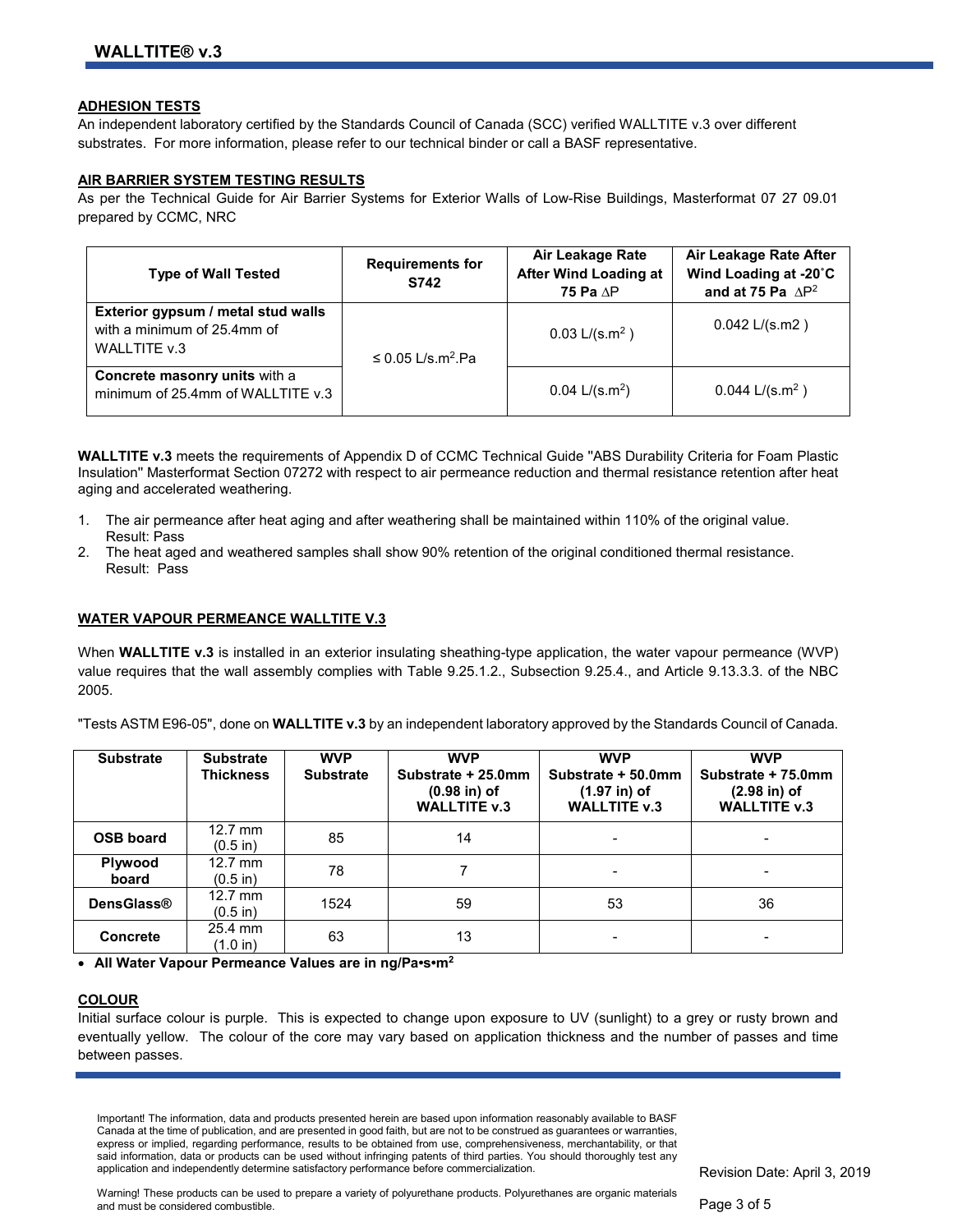#### **APPLICATION**

WALLTITE v.3 must be installed in accordance with the CAN/ULC-S705.2 standard and the QATP manual by applicators licensed through the QATP and certified by Caliber Solutions Inc. Before applying, ensure ambient temperature is:

| WALLTITE v.3     | 10°C to 40°C (50°F to 104°F)                                          |
|------------------|-----------------------------------------------------------------------|
| WALLTITE v.3 F   | $0^{\circ}$ C to 20 $^{\circ}$ C (32 $^{\circ}$ F to 68 $^{\circ}$ F) |
| WALL TITE v.3 CT | -10°C to 10°C (14°F to 50°F)                                          |

**Do not apply WALLTITE v.3 in excess of 50 mm (two inches) depth per pass due to the product's exothermic effect.**  After spraying a pass, cooling time must be allowed for the dissipation of heat before spraying another pass. Not allowing adequate cooling time raises the risk of scorching and/or fire and affects product mileage.

- WALLTITE v.3 regular grade: after applying the first pass, wait at least 10 minutes before applying a second pass. If a depth of more than 100mm (4") is required, wait at least 1 hour before spraying a third pass. If a fourth pass is required, wait at least one hour before applying it. A maximum of four passes to a total depth of 200mm (8") can be applied in a twelve-hour period.
- WALLTITE v.3 F: after applying the first pass, wait at least 10 minutes before applying a second pass. If a depth of more than 100mm (4") is required, wait at least 2 hours before spraying a third pass. A maximum of three passes to a total depth of 150mm (6") can be applied in a twelve-hour period.
- WALLTITE v.3 CT: after applying the first pass, wait at least 1 hour before applying the second pass. A maximum of two passes to a total depth of 100mm (4") can be applied in a twelve-hour period.

For application information, please consult the *BASF Canada Application guidelines for WALLTITE v.3 Insulation / Air Barrier Material*.

#### **PRODUCT: WALLTITE® v.3** by BASF

#### **QUALITY ASSURANCE PARAMETERS AND REACTIVITY**

*All Measurements taken at ambient temperatures of 23 °C, using Graco Reactor E30 and Fusion AP 5252 chamber* 

|                                                  | WALLTITE v.3    | <b>WALLTITE v.3 F</b> | <b>WALLTITE v.3 CT</b> |
|--------------------------------------------------|-----------------|-----------------------|------------------------|
| <b>Hose and Primary Temperatures -</b><br>°C(°F) | 49 (120)        | 49 (120)              | 49 (120)               |
| Pressure – Bar (psi)                             | 83 (1200)       | 83 (1200)             | 83 (1200)              |
| <b>Gel Time (seconds)</b>                        | $1.85 \pm 0.25$ | $1.75 \pm 0.25$       | $1.70 \pm 0.30$        |

#### **PACKAGING AND STORAGE RECOMMENDATION**

WALLTITE v.3 is sold to licensed contractors in drums, totes or bulk tankers. It consists of two components: WALLTITE v.3 Resin and ELASTOSPRAY 8000A Isocyanate.

|                            | <b>WALLTITE v.3 Resin</b> | ELASTOSPRAY 8000A                                                |
|----------------------------|---------------------------|------------------------------------------------------------------|
|                            |                           | <b>Isocyanate</b>                                                |
| <b>Shelf Life</b>          | 6 months                  | 12 months                                                        |
| <b>Storage Temperature</b> | 15°C-25°C (59°F-77°F)     | $15^{\circ}$ C-25 $^{\circ}$ C (59 $^{\circ}$ F-77 $^{\circ}$ F) |
| <b>Recommendations</b>     |                           |                                                                  |
| <b>Drum Mass</b>           | 220 kg (485 lb)           | 227 kg (500 lb)                                                  |
| <b>Drum description</b>    | Steel drum - Blue         | Steel drum - Black                                               |

#### **LIQUID COMPONENT PROPERTIES**

|                                  | <b>WALLTITE v.3 Resin</b>           | <b>ELASTOSPRAY 8000A</b> |
|----------------------------------|-------------------------------------|--------------------------|
|                                  |                                     | <b>Isocvanate</b>        |
| Viscosity – mPa·s @ 25°C (77 °F) | $250 \pm 50$                        | $200 \pm 30$             |
| Specific Gravity @ 25°C (77°F)   | 1.20                                | 1.22                     |
| <b>Flash Point</b>               | $>93^{\circ}$ C ( $>200^{\circ}$ F) | $>$ 200 °C ( $>$ 390 °F) |
| <b>Ratio (Parts by Volume)</b>   | 100                                 | 100                      |

Important! The information, data and products presented herein are based upon information reasonably available to BASF Canada at the time of publication, and are presented in good faith, but are not to be construed as guarantees or warranties, express or implied, regarding performance, results to be obtained from use, comprehensiveness, merchantability, or that said information, data or products can be used without infringing patents of third parties. You should thoroughly test any application and independently determine satisfactory performance before commercialization.

Page 4 of 5